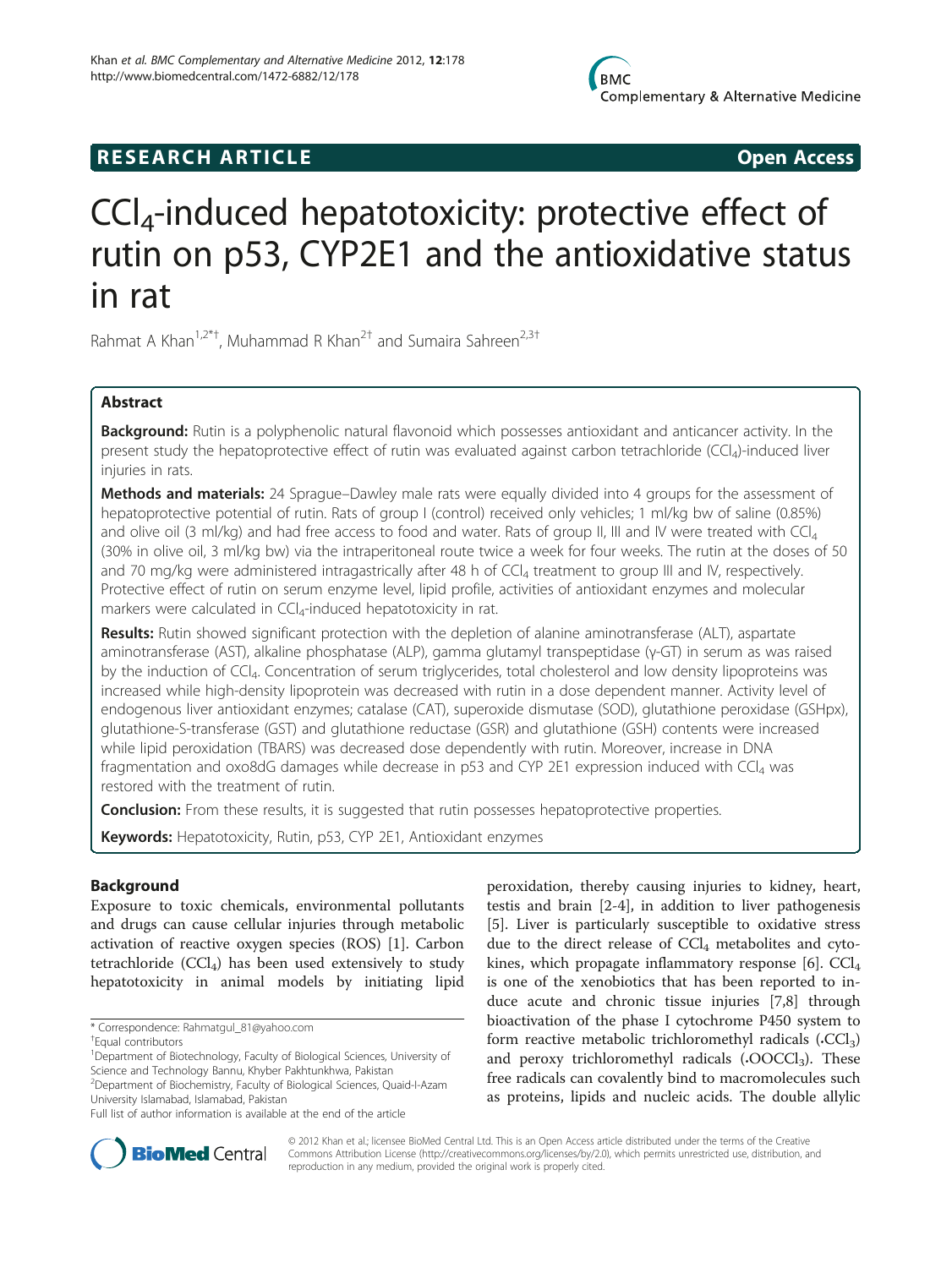hydrogen bonds of polyunsaturated fatty acid (PUFA) are susceptible to abstraction by free radicals;  $CCl<sub>4</sub>$  exposure induces an increase in lipoperoxide and free peroxide radical concentrations that are highly reactive and cause injury or necrosis [[9,10\]](#page-4-0).

An increase in unsaturated fatty acid lipoperoxide and free peroxide radical concentrations [\[11,12\]](#page-4-0), can induce alterations in the cholesterol profile and decrease in hepatic antioxidant enzymes [[13\]](#page-4-0), in addition to induction of oxidative DNA damage including formation of DNA adducts, genetic mutations, strand breakage and chromosomal alterations [\[14\]](#page-4-0). These free radicals can cause depletion of CYP2E1 activity [\[15\]](#page-4-0) and increase in oxo8dG concentration in tissues of experimental animals [[16\]](#page-4-0). DNA fragmentation induces  $p53$  gene expression, blocks cells in the G phase of the cell cycle, and gives additional time for DNA repair, while severe DNA damage triggers apoptosis [\[17](#page-4-0)]. It has been reported that CCl4 administration increases the silver-stained nucleolar organizer region, alters its size, morphology or spreading in the nucleus, which may be utilized as an indicator of genotoxicity, neoplasia and hyperplasia to complement other histological procedures [[11\]](#page-4-0).

Flavonoids are a large group of polyphenolic compounds that play an important role in detoxification of free radicals and are markedly found in fruits, vegetables and medicinal plants [\[18,19\]](#page-4-0). Glycosidic flavonoids such as rutin are much more readily absorbed by humans than aglycones [\[20,21\]](#page-5-0). Rutin possesses antitumor [\[22](#page-5-0)], anti-inflammatory [\[23\]](#page-5-0) and antimutagenic potential [\[24](#page-5-0)], besides myocardial protection [[25\]](#page-5-0) and immunomodulating activities [\[26\]](#page-5-0). Therefore, the present study was designed to investigate the hepatoprotective effects of rutin against  $\text{CCl}_4$ -induced oxidative stress and its role in alleviation of lipid peroxidation and restoration of p53 and CYP2E1 activity.

## Methods

## Drugs and chemicals

Reduced glutathione (GSH), oxidized glutathione (GSSG), glutathione reductase, gamma-glutamyl p-nitroanilide, glycylglycine, bovine serum albumin (BSA), 1,2-dithio-bis nitro benzoic acid (DTNB), 1-chloro-2,4-dinitrobenzene (CDNB), reduced nicotinamide adenine dinucleotide phosphate (NADPH), rutin, CCl<sub>4</sub>, flavine adenine dinucleotide (FAD), glucose-6-phosphate, Tween-20, 2,6-dichlorophenolindophenol, thiobarbituric acid (TBA), picric acid, sodium tungstate, sodium hydroxide, trichloroacetic acid (TCA) and perchloric acid (PCA) were purchased from Sigma Chemicals Co. USA.

#### Animals and treatment

Six week old, 24 Sprague–Dawley male rats (200–210 g) were provided by National Institute of Health Islamabad

and were kept in ordinary cages at room temperature of 25±3°C with a 12 h dark/light cycles. They have free access to standard laboratory feed and water, according to the study protocol approved by Ethical Committee of Quaid-i-Azam University Islamabad for animal care and experimentation. To study the hepatoprotective effects of rutin, rats were equally divided into four groups (six rats). Animals of group I were treated with 1 ml/kg bw of saline (0.85%) intragastrically and olive oil (3 ml/kg bw) intraperitoneally twice a week for four weeks. Rats of group II, III and IV were treated with  $CCl<sub>4</sub>$  (30% in olive oil) at a dose of 3 ml/kg bw intraperitoneally twice a week for four weeks. Animals of group II received only CCl4 treatment. However, animals of group III and IV received rutin at a dose of 50 and 70 mg/kg bw intragastrically, respectively, in addition to  $CCl<sub>4</sub>$  treatment, twice a week for four weeks.

After 24 h of the last treatment, all the animals were weighted, sacrificed, collected the blood while liver was removed, weighted and perfuse in ice-cold saline solution. Liver samples were treated with liquid nitrogen and stored at −70 °C for further studies.

#### Assessment of hepatotoxicity

Liver marker enzymes (alanine aminotransferase (ALT), aspartate aminotransferase (AST), alkaline phosphatase (ALP), gamma glutamyl transpeptidase (γ-GT), lipid profile [total cholesterol, low-density lipoprotein (LDL), high-density lipoprotein (HDL) and triglyceride] were estimated by using standard AMP diagnostic kits (Stattogger Strasse 31b 8045 Graz, Austria). CYP 2E1 (cat no: E90988Ra, Uscn Life Science Inc.), oxo8dG and p53 (PUMA ELISA Kit cat no: E91909Ra) concentration was determined with ELISA kit.

## Assessment of oxidative stress

For determination of oxidative stress liver tissue was homogenized in 10 volumes of 100 mmol  $KH_2PO_4$  buffer containing 1 mmol EDTA (pH 7.4) and centrifuged at 12,000  $\times$  g for 30 min at 4 °C. The supernatant was collected and used for the determination of protein and enzymatic studies as described below. Protein concentration was determined by using crystalline BSA as standard. CAT and SOD activities are determined with protocol of [[27](#page-5-0),[28](#page-5-0)] while phase II metabolizing enzyme, including glutathione-S-transferase (GST), glutathione reductase (GSR), glutathione peroxidase (GSH-Px), reduced glutathione (GSH) [[29](#page-5-0)-[32](#page-5-0)] and thiobarbituric acid reactive substances (TBARS) contents, respectively [\[33\]](#page-5-0).

#### DNA damages

Hepatic DNA damages (fragmentation % by DPA assay), DNA ladder assay [[34\]](#page-5-0) and number of NORs per cell [[35\]](#page-5-0) were determined.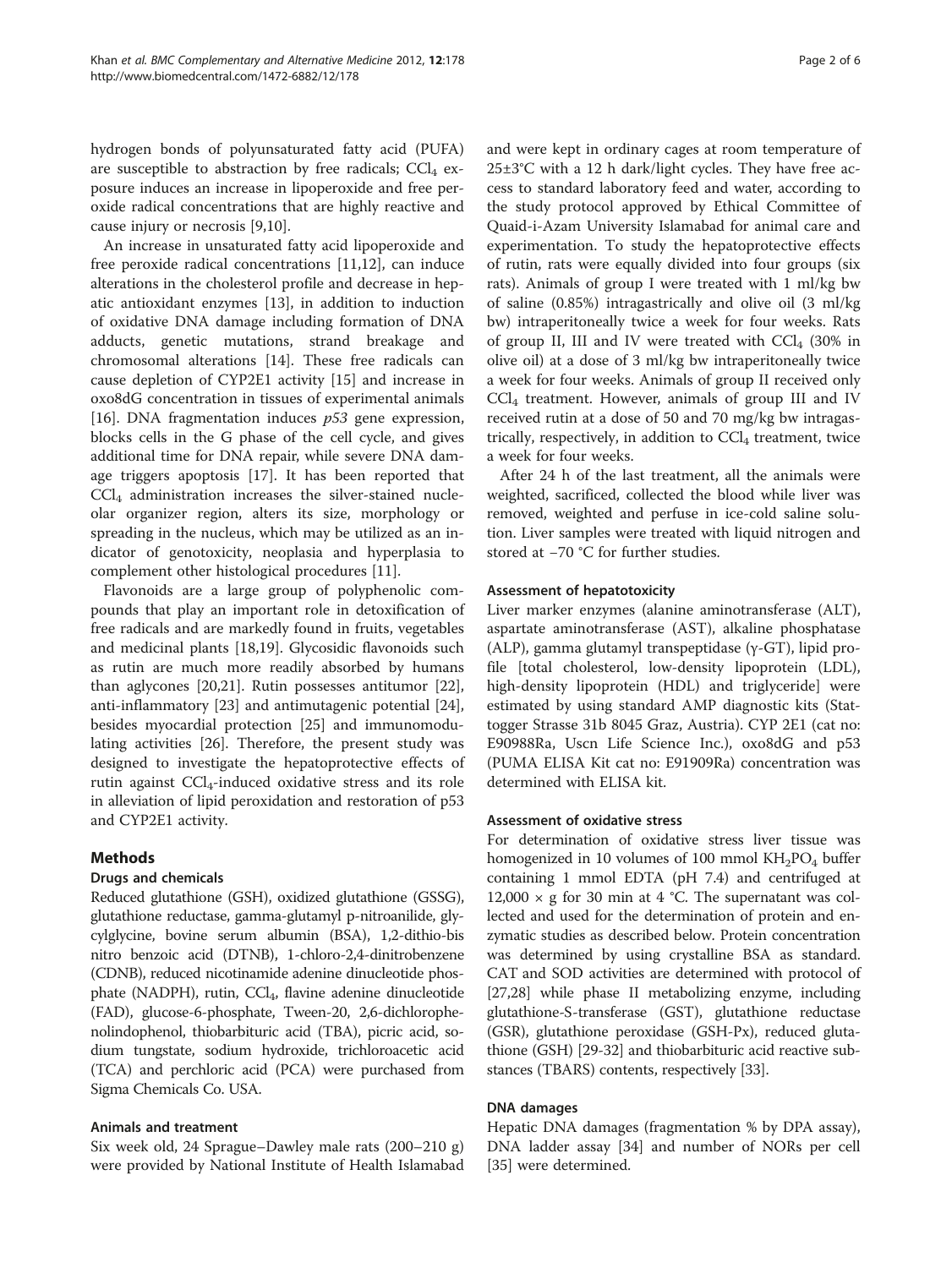| <b>Treatment</b>                | % increase in body weight | Absolute liver weight (g) | Relative liver weight (% to body weight) |
|---------------------------------|---------------------------|---------------------------|------------------------------------------|
| Control                         | $35.00 \pm 0.87 + +$      | $7.00 \pm 0.23 + +$       | $0.072 \pm 0.02 + +$                     |
| 3 ml/kg $CCl4$                  | $24.52 + 0.92$ **         | $8.62 + .89**$            | $0.086 + 0.01$ **                        |
| 50 mg/kg Rutin+CCl <sub>4</sub> | $30.85 \pm 0.96 + +$      | $7.21 \pm 0.15++$         | $0.072 \pm 0.01 + +$                     |
| 70 mg/kg Rutin+CCl <sub>4</sub> | 34.09±0.85++              | $7.19 + 0.17 + +$         | $0.079 \pm 0.03 + +$                     |

Table 1 Effect of Rutin on absolute liver weight, relative liver weight, and % increase in body weight

Mean ±SE (n=6 number).

\*\* indicate significance from the control group at P<0.01 probability level.

++ indicate significance from the CCl<sub>4</sub> group at  $P<0.01$  probability level.

#### Statistical analysis

To determine the treatment effects, one-way analysis of variance was carried by computer software SPSS 13.0. Level of significance among the various treatments was determined by LSD at 0.05% and 0.01% level of probability.

## Results

#### Body weight, liver weight

Treatment of  $\text{CCl}_4$  caused significant reduction (P<0.01) in body weight while increased the absolute liver and relative liver weight comparatively to control group was significantly  $(P<0.01)$  restored with 50 mg/kg bw and 70 mg/kg bw treatment of rutin (Table 1).

#### Lipids profile

Administration of  $\text{CCl}_4$  increased triglycerides, total cholesterol, LDL while decreased the HDL as shown in Table 2. Concentration of HDL was significantly  $(P<0.01)$ increased by rutin whereas concentration of triglycerides, total cholesterol and LDL was appreciably  $(P<0.01)$  augmented to compensate the  $\text{CCl}_4$ -induced toxicity.

#### Genotoxicity studies

Exposure of  $\text{CCl}_4$  elicited the hepatic DNA damages (% fragmentation) and number of AgNORs/cell. Percent serum level of oxo8dG was increased whereas the % activity level of p53 and CYP 2E1 was decreased in hepatic samples of rat. Treatment of rats with 50 mg/kg bw and 70 mg/kg bw of rutin restored the level of these markers (Table [3](#page-3-0)). DNA ladder assay showed conformity to the DNA fragmentation assay (Figure [1](#page-3-0)).

## Table 2 Effect of Rutin on Lipids profile

## Indices of hepatotoxicity

Administration of  $CCl_4$  markedly increased (P<0.01) the activity of liver serum marker enzymes such as AST, ALT, ALP and γ-GT as compared with the control group. Elevations in the secretion of these enzymes were significantly decreased (P<0.01) by 50 mg/kg bw and 70 mg/kg bw of rutin as compared to the  $CCl<sub>4</sub>$  group are shown in Table [4.](#page-4-0)

#### Assessment of oxidative stress

 $\text{CCl}_4$  treatment in rats significantly decreased (P<0.01) the activity of CAT, SOD, GST, GSH-Px, GSR, GSH while increased TBARS contents in liver samples. The increase of lipid peroxidation caused; reduction in the activities of antioxidant enzymes and glutathione (GSH) contents were markedly attenuated  $(P<0.01)$  by administration of 50 mg/kg bw and 70 mg/kg bw of rutin in intoxicated rats (Table [5](#page-4-0)).

#### **Discussion**

The fields of dietary modification and chemoprevention show considerable effective approaches against oxidative stress and are the focus of research these days [\[36\]](#page-5-0). Various studies have shown that several mutagens and carcinogens cause generation of oxygen-free radicals, which play a major role in the emergence of cancer and other health disturbances [[37,38](#page-5-0)]. The present study revealed that  $CCl<sub>4</sub>$ -induction in rats remarkably increased the level of ALT, AST, ALP and  $γ$ -GT. CCl<sub>4</sub> causes acute hepatocyte injuries, altered membrane integrity and as a result enzymes in hepatocytes leak out [[39](#page-5-0)]. However, after treatment with rutin, the pathological increases in ALT, AST, ALP and γ-GT were significantly restored. These results indicate that rutin has the ability to protect

| <b>Treatment</b>                | Triglycerides (mg/dl) | Total cholesterol (mg/dl) | High density lipoprotein (mg/dl) | Low density lipoprotein(mg/dl) |
|---------------------------------|-----------------------|---------------------------|----------------------------------|--------------------------------|
| Control                         | $7.82 + 0.45 + +$     | $6.13 \pm 0.25 + +$       | $3.62 \pm 0.21 + +$              | $2.48 \pm 0.32 + +$            |
| 3 ml/kg $CCl4$                  | $11.13 + 0.58$ **     | $11.22 + 0.23**$          | $2.83 + 0.18$ **                 | $8.42 + 0.17**$                |
| 50 mg/kg Rutin+CCl <sub>4</sub> | $8.51+0.44++$         | $5.72+0.20++$             | $3.24 + 0.23 + +$                | $2.52+0.28++$                  |
| 70 mg/kg Rutin+CCl4             | $7.93 + 0.90 + +$     | $6.94 \pm 0.52 + +$       | $3.82 \pm 0.28 + +$              | $2.68 \pm 0.29++$              |

Mean ±SE (n=6 number).

\*\* indicate significance from the control group at  $P<0.01$  probability level.

 $++$  indicate significance from the CCl<sub>4</sub> group at  $P<0.01$  probability level.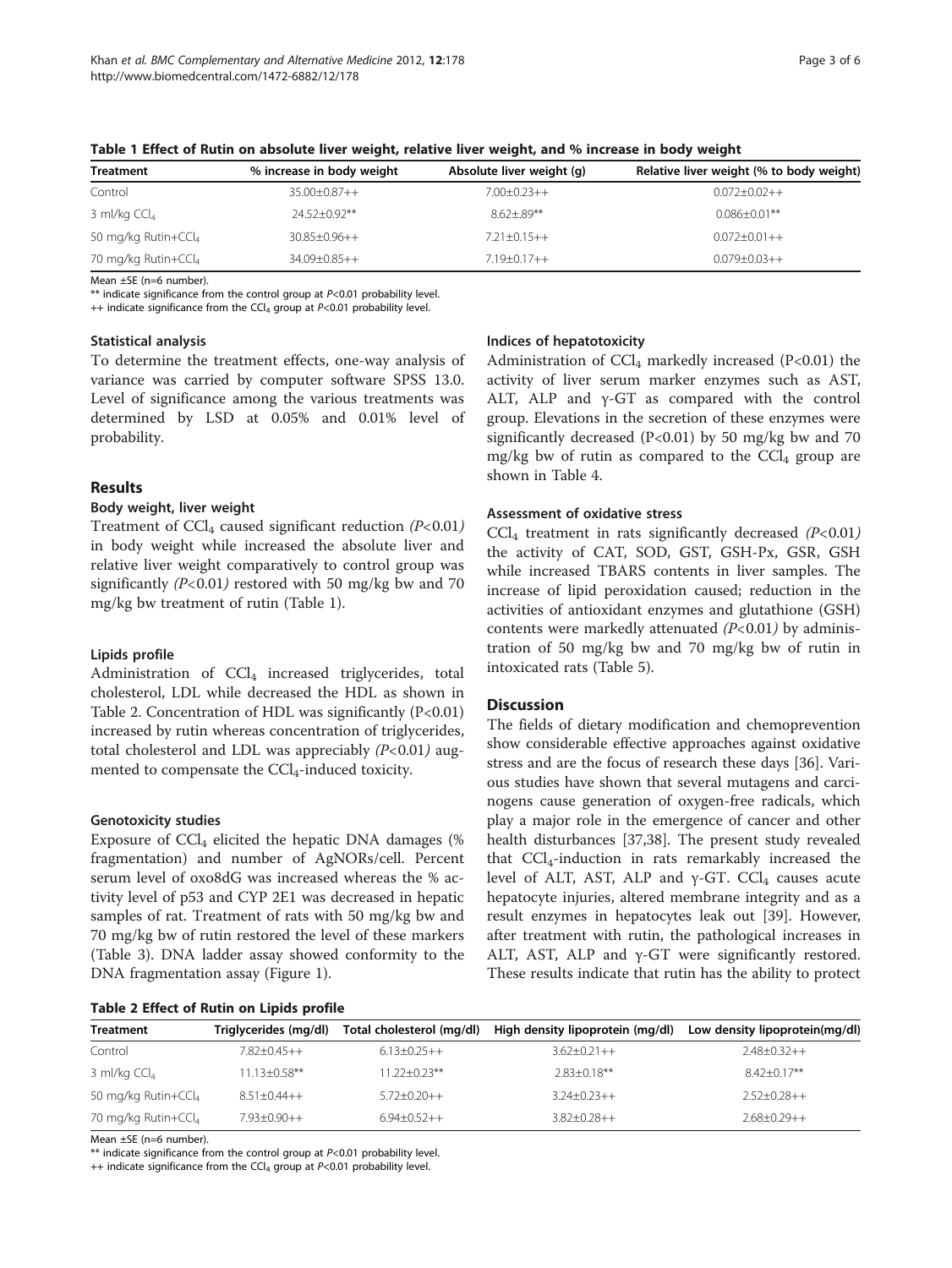| <b>Treatment</b>                | AgNORS (NORs/cell)  | %DNA fragmentation  | % oxo8dG      | $%$ p53         | % CYP 2E1          |
|---------------------------------|---------------------|---------------------|---------------|-----------------|--------------------|
| Control                         | $2.02+0.33++$       | $5.33+1.46++$       | $4.10+0.53++$ | $7.13+0.63++$   | $15.23 + 1.09 + +$ |
| 3 ml/kg $CCl4$                  | $6.42 + 0.29**$     | $22.50 + 3.68$ **   | 11.20+0.27**  | $3.41 + 0.49**$ | $8.10 + 0.78$ **   |
| 50 mg/kg Rutin+CCl <sub>4</sub> | $3.32+0.76++$       | $7.61+1.04++$       | $6.13+0.26++$ | $5.15+0.46++$   | $12.16 + 1.04 + +$ |
| 70 mg/kg Rutin+CCl <sub>4</sub> | $3.11 \pm 0.35 + +$ | $5.00 \pm 1.83 + +$ | $5.20+0.85++$ | $7.10+0.55++$   | $14.22 + 1.33 + +$ |

<span id="page-3-0"></span>Table 3 Effect of Rutin on Genotoxicity studies

Mean ±SE (n=6 number).

\*\* indicate significance from the control group at P<0.01 probability level.

++ indicate significance from the CCl<sub>4</sub> group at  $P<0.01$  probability level.

against  $CCl<sub>4</sub>$ -induced hepatocyte injury, which is in agreement with a previous study [[40](#page-5-0)] that reported the protective consequence of polyphenolic compounds against CCl4-induced liver cirrhosis. Importantly, the increased serum concentrations of triglycerides, total cholesterol and LDL, and the decreased level of HDL, were restored to normal values with rutin co-treatment. This may be explained on the basis that rutin has a strong ability to chelate multivalent metal ions, especially zinc, calcium and iron. Indeed, its ability to chelate minerals has been reported to have some protective effects, such as decreasing iron mediated free radical formation and lowering serum cholesterol, triglycerides and lipid peroxides in experimental animals [\[41](#page-5-0)]. Similar findings were reported in another study [[42](#page-5-0)] that investigated the hepatoprotective effects of plant bioactive compounds against  $\text{CCl}_4$ -induced hepatic injury in rats.

ROS formed during the biotransformation process of  $CCl<sub>4</sub>$  are more reactive and toxic than the parental compound. Biotransformation of  $\text{CCl}_4$  occurs in the endoplasmic reticulum and the isoenzyme implicated in this process is CYP2E1 [[43](#page-5-0),[44](#page-5-0)]. Our results showed that the active free radical/intermediate of  $CCl<sub>4</sub>$  caused a reduction in CYP2E1, which was markedly restored by rutin treatment. Our results showed conformity with previous investigations, which demonstrated that the polyphenolic natural product is responsible for its protective, effects [[45,46\]](#page-5-0).



Results of the present study revealed that exposure of rats to  $\text{CCl}_4$  resulted in depletion of antioxidant activities. In consonance with our results, Szymonik-Lesiuk et al.  $[1]$  $[1]$  reported that CCl<sub>4</sub> intoxication leads to changes in antioxidant enzymes and reactive intermediates involved in the bioactivation of  $\text{CCl}_4$  that may truss to those enzymes to prevent their inactivation. Furthermore, our results correspond with [\[11,12](#page-4-0)], and are in agreement with an investigation following  $CCl<sub>4</sub>$  intoxication [\[47\]](#page-5-0).

Glutathione provides a first line of defense and scavenges free radical oxygen species (ROS). The decreased concentration of GSH in liver may be due to NADPH reduction or GSH utilization in the exclusion of peroxides [[48\]](#page-5-0). GSH-dependent enzymes offer a second line of protection as they primarily detoxify noxious byproducts generated by ROS and help to avert dissemination of free radicals [\[49](#page-5-0)]. GSH-Px detoxifies peroxides by reacting with GSH and converting it into GSSG, which is reduced to GSH by GSR [[50\]](#page-5-0). Our study revealed that CCl4 treatment in rats markedly changed the activity of antioxidant enzymes, which was reverted by the coadministration of rutin. Thiobarbituric acid reactive substances (TBARS), the final metabolites of peroxidized polyunsaturated fatty acids, are considered as a late biomarker of oxidative stress [\[51](#page-5-0)]. In our experiments, major decrease in lipid peroxidation and consequent reduction in TBARS were obtained by treatment with rutin. The increment in lipid peroxidation, as assessed by the elevated levels of TBARS following  $CCl<sub>4</sub>$  administration, has been well documented [\[12](#page-4-0)]. Data of the present study indicated that lipid peroxidation induced by oxidative stress caused DNA damage. TBARS react with the DNA strand to form the  $M_1G$  adduct, the mutagenic pirimedopurinone adduct of deoxyguanosine [[52\]](#page-5-0). Administration of rutin markedly reduced the DNA damage, which is in close agreement with a previous study [[11\]](#page-4-0). This level of DNA damage decreases the expression of p53 and blocks cells in the G phase of the cell cycle, which gives the cells additional time to repair the DNA damage. However, severe DNA damage may elicit apoptosis [\[53\]](#page-5-0). The data revealed that  $\text{CCI}_4$ -induction caused marked reduction in p53. This result may be explained on the basis that  $CCl<sub>4</sub>$  acts as a tumor promoter through increasing the intracellular concentration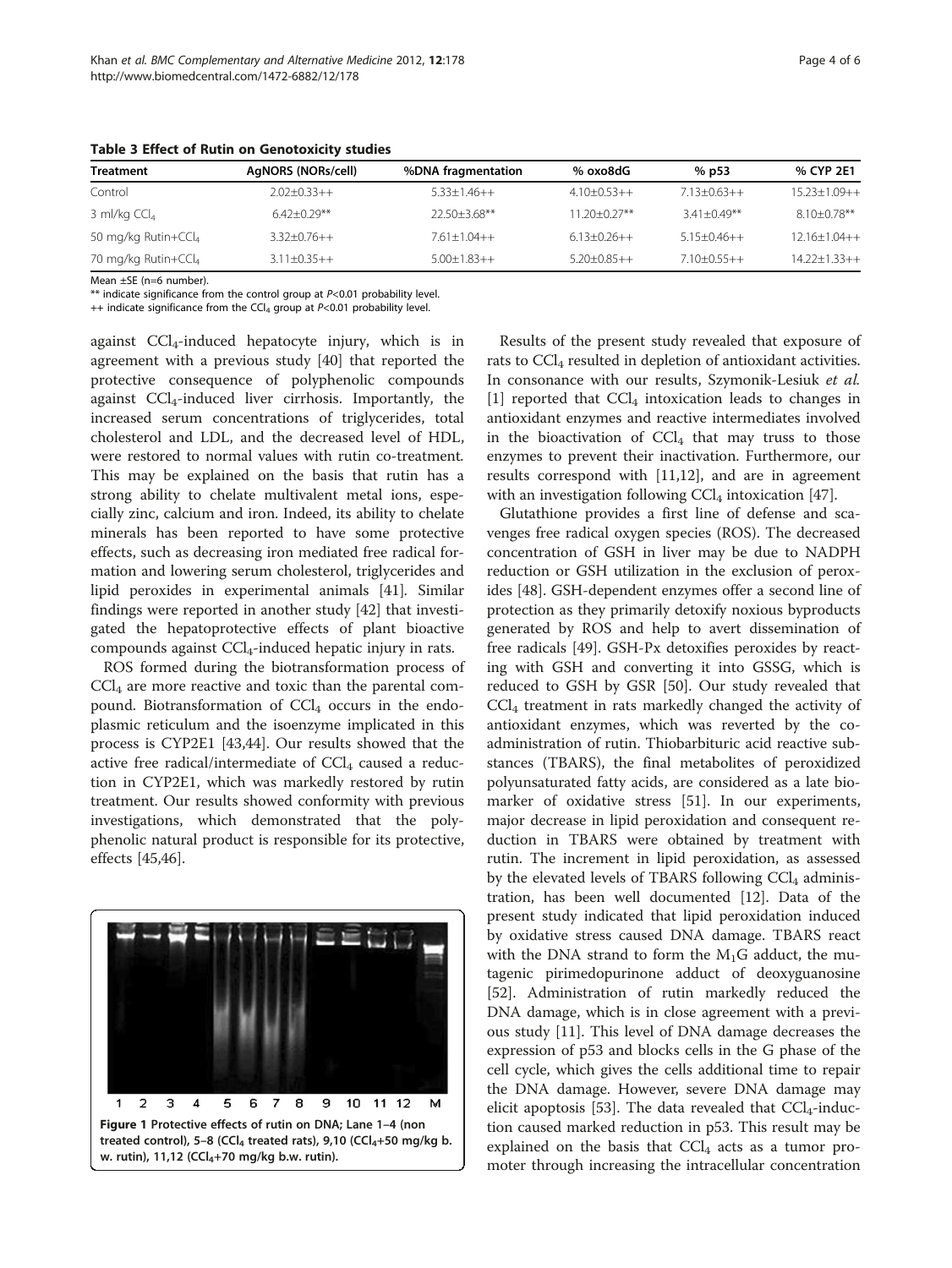| <b>Treatment</b>                | ALT (U/L)          | AST (U/L)           | ALP (U/L)           | $y$ -GT (nM/min /mg protein) |
|---------------------------------|--------------------|---------------------|---------------------|------------------------------|
| Control                         | $52.11+2.12++$     | $7637+774++$        | $198.10 + 3.93 + +$ | $105.25 + 2.22 + +$          |
| 3 ml/kg $CCl4$                  | $111.01 + 3.42$ ** | $234.10 + 4.27$ **  | $470.13 + 6.49**$   | $154.03 + 3.02$ **           |
| 50 mg/kg Rutin+CCl <sub>4</sub> | $58.01 + 2.68 + +$ | $102.13 + 4.99 + +$ | $227.05 + 3.89 + +$ | $111.03 + 3.04 + +$          |
| 70 mg/kg Rutin+CCl <sub>4</sub> | $56.12+2.05++$     | $98.61 + 2.75 + +$  | $209.06 + 3.68 + +$ | $107.23 + 2.01 + +$          |

#### <span id="page-4-0"></span>Table 4 Effect of Rutin on Indices of hepatotoxicity

Mean ±SE (n=6 number).

\*\* indicate significance from the control group at  $P<0.01$  probability level.

++ indicate significance from the CCl<sub>4</sub> group at  $P<0.01$  probability level.

#### Table 5 Effect of Rutin on assessment of oxidative stress

| <b>Treatment</b>                | <b>CAT</b><br>(U/min) | <b>SOD</b><br>(U/mq)<br>protein) | GST <sub>nM</sub><br>/min/mg<br>protein | GSH-Px<br>nM/min/mg<br>protein | GSR nM<br>/min/mg<br>protein | GSH<br>$(\mu M / q)$<br>tissue) | <b>TBARS</b><br>(nM/min/mg)<br>protein) |
|---------------------------------|-----------------------|----------------------------------|-----------------------------------------|--------------------------------|------------------------------|---------------------------------|-----------------------------------------|
| Control                         | $4.81 + 0.10 + +$     | $22.71 + 1.18 + +$               | 192.12+2.49++                           | $84.12 + 5.19 + +$             | $127.23 + 10.52 + +$         | $23+0.02++$                     | $28.33+1.12++$                          |
| 3 ml/kg $CCl4$                  | $2.91 + 0.06$ **      | $11.91 + 0.38***$                | $10423+214**$                           | $46.12 + 3.62$ **              | $62.33 + 9.28**$             | $0.60 + 01**$                   | $52.17 + 2.61***$                       |
| 50 mg/kg Rutin+CCl <sub>4</sub> | $4.60+0.16++$         | $19.52 + 0.47 + +$               | $175.21 + 2.19 + +$                     | $70.23 + 4.31 + +$             | $101.13 + 9.14 + +$          | $17+0.04++$                     | $31.17 + 1.74 + +$                      |
| 70 mg/kg Rutin+CCl <sub>4</sub> | $5.03+0.09++$         | $21.41 + 0.62 + +$               | 183.32+3.09++                           | $80.12 + 6.82 + +$             | $12112+1224++$               | $.18 + 0.01 + +$                | $27.14 + 1.22 + +$                      |

Mean ±SE (n=6 number).

\*\* indicate significance from the control group at  $P<0.01$  probability level.

 $++$  indicate significance from the CCl<sub>4</sub> group at  $P<0.01$  probability level.

of ROS necrosis/regeneration and cell proliferation and/ or may be due to mutation of p53. Our results regarding p53 are in agreement with previous studies [\[54,55](#page-5-0)].

#### Conclusion

These results demonstrate that administration of rutin may be useful in the treatment and prevention of hepatic stress.

#### Competing interests

The authors declare that they have no competing interests.

#### Authors' contributions

RAK made a significant contribution to conception and design of the study, acquisition and analyses of data and drafting of the manuscript. MRK and SS made contribution in sample collection and design. All the authors read the revised manuscript and approved.

#### Author details

<sup>1</sup>Department of Biotechnology, Faculty of Biological Sciences, University of Science and Technology Bannu, Khyber Pakhtunkhwa, Pakistan. <sup>2</sup>Department of Biochemistry, Faculty of Biological Sciences, Quaid-I-Azam University Islamabad, Islamabad, Pakistan. <sup>3</sup> Botanical Science Divisions, Pakistan Museum of Natural History, Islamabad, Pakistan.

#### Received: 17 August 2012 Accepted: 28 September 2012 Published: 8 October 2012

#### References

- 1. Szymonik-Lesiuk SM, Czechowska M, Stryjecka-Zimmer M, Somka A, Madro K, Celiski M, Wielosz M: Catalase, superoxide dismutase, and glutathion peroxidase activities in various rat tissues after carbon tetrachloride intoxication. J. Hepatobil. Pancr. Surg. 2003, 10:309–315.
- Tirkey NG, Kaur G, Vij K, Chopra K: Hesperidin, a citrus bioflavonoid, decreases the oxidative stress produced by carbon tetrachloride in rat liver and kidney. BMC Pharmacol 2005, 5:15–21.
- Preethi KC, Kuttan R: Hepato and reno protective action of Calendula officinalis L. flower extract. Indian J. Exp. Biol 2009, 47:163–168.
- 4. Khan RA, Khan MR, Sahreen S: Evaluation of Launaea procumbens use in renal disorders: A rat model. J. Ethanopharmacol. 2010, 128:452–461.
- 5. Murugesan GS, Sathishkumar M, Jayabalan R, Binupriya AR, Swaminathan K, Yun SEZ: Hepatoprotective and curative properties of Kombucha tea against carbon tetrachloride-induced toxicity. J Microbiol Biotechnol 2009, 19:397–402.
- 6. Werner M, Costa MJ, Mitchell LG, Nayar R: Nephrotoxicity of xenobiotics. Review Clin. Chim. Acta. 1995, 237:107–154.
- 7. Ogeturk M, Kus I, Colakoglu N, Zararsiz I, Ilhan N, Sarsilmaz M: Caffeic acid phenethyl ester protects kidneys against carbon tetrachloride toxicity in rats J. Ethnopharmacol. 2005, 97:273–280.
- 8. Jaramillo-Juarez F, Rodriguez-Vazquez ML, Rincon-Sanchez AR, Consolacion M, Martinez GG, Ortiz J, Reyes JL: Caffeic acid phenethyl ester against carbon tetrachloride toxicity in rats. Ann Hepatol. 2008, 7:331–338.
- 9. Weber LW, Boll M, Stampfl M: Hepatotoxicity and mechanism of action of haloalkanes: carbon tetrachloride as a toxicological model. Crit. Revw. Toxicol 2003, 33:105–136.
- 10. Miyazaki T, Bouscarel B, Ikegami T, Honda A, Matsuzaki Y: The protective effect of taurine against hepatic damage in a model of liver disease and hepatic stellate cells. Adv. Exp. Med. Biol. 2009, 643:293–303.
- 11. Khan MR, Rizvi W, Khan GN, Khan RA, Shaheen S: Carbon tetrachloride induced nephrotoxicity in rat: Protective role of Digera muricata. J Ethnopharmacol 2009, 122:91–99.
- 12. Khan RA, Daud A: Protective effects of Digera muricata (L.) Mart. on testis against oxidative stress of carbon tetrachloride in rat. Food Chem. Toxicol 2009, 47:1393–1399.
- 13. Adewole SO, Salako AA, Doherty OW, Naicker T: Effect of melatonin on carbon tetrachloride-induced kidney injury in Wistar rats. African J. Biomed. Res. 2007, 10:153–164.
- 14. Jia X, Han C, Chen J: Effect of tea on preneoplastic lesions and cell cycle regulators in rat liver. Cancer Epidemiol. Biomark. Preven. 2002, 11:1663– 1667.
- 15. Fahmy SR, Hamdi SAH, Abdel-Salam HA: Curative effect of dietary freshwater and marine crustacean extracts on carbon tetrachlorideinduced nephrotoxicity. Australian J. Basic Appl. Sci. 2009, 3:2118–2129.
- 16. Sai K, Tyson CA, Thomas DW, Dabbs JE, Hasegawa R, Kurokawa Y: Oxidative DNA damage induced by potassium bromate in isolated rat renal proximal tubules and renal nuclei. Cancer Lett 1994, 87:1-7
- 17. Khan RA: Protective effect of Launaea procumbens (L.) on lungs against CCl4 induced toxicity in rat. BMC Compl Alter Med 2012, 12:133.
- 18. Potter JD: Cancer prevention: epidemiology and experiment. Cancer Lett 1997, 114:7–9.
- 19. Rice-Evans C, Packer L: Flavonoids in health and diseases. New York: Marcel Decker Inc.; 1998:483–522.